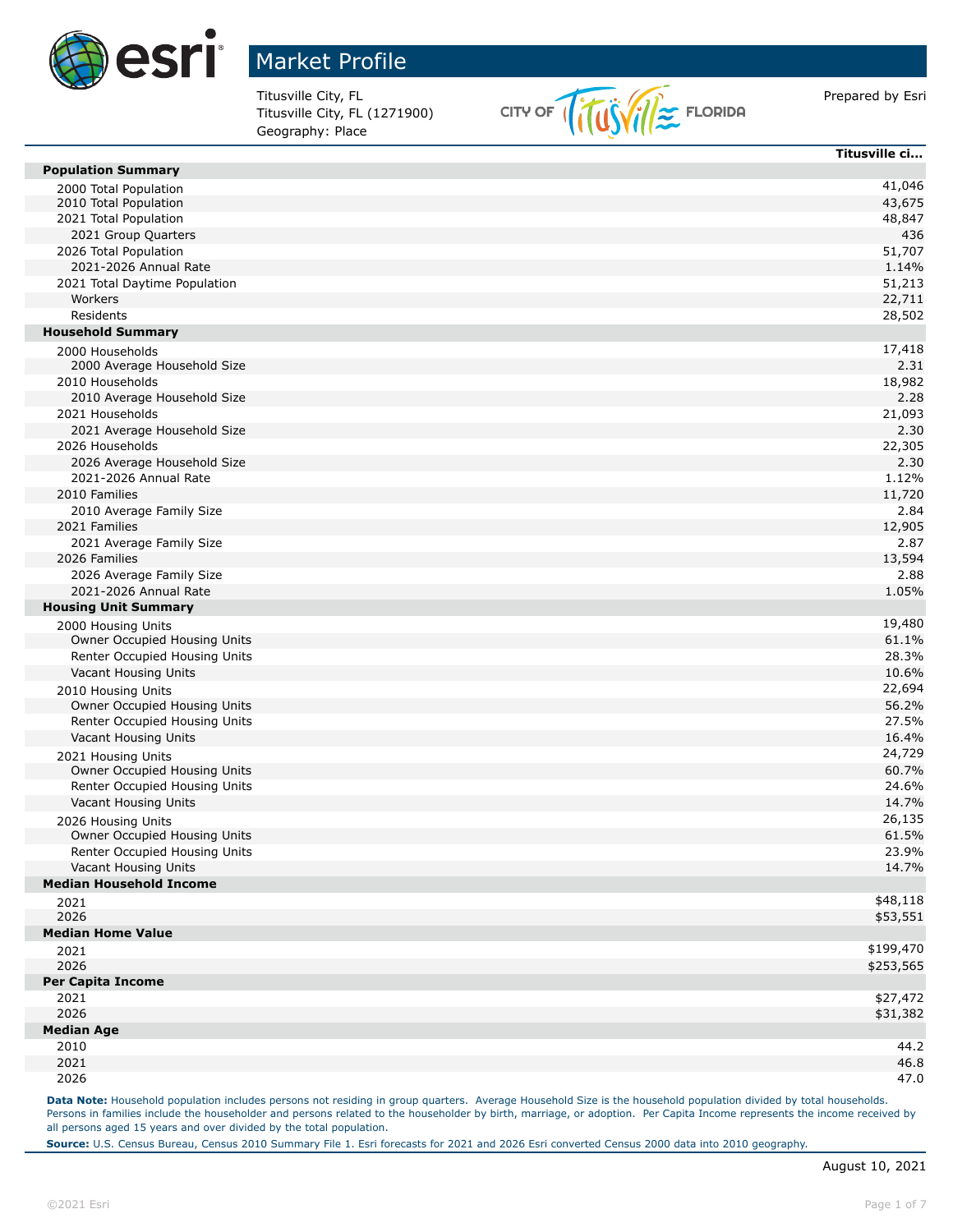

Titusville City, FL **Prepared by Esri** Prepared by Esri Titusville City, FL (1271900) Geography: Place

|                                            | Titusville ci  |
|--------------------------------------------|----------------|
| 2021 Households by Income                  |                |
| Household Income Base                      | 21,092         |
| $<$ \$15,000                               | 10.4%          |
| \$15,000 - \$24,999                        | 10.2%          |
| \$25,000 - \$34,999                        | 14.2%          |
| \$35,000 - \$49,999                        | 16.8%          |
| \$50,000 - \$74,999                        | 21.1%          |
| \$75,000 - \$99,999                        | 10.8%          |
| $$100,000 - $149,999$                      | 10.1%          |
| \$150,000 - \$199,999                      | 4.0%           |
| $$200,000+$                                | 2.5%           |
| Average Household Income                   | \$63,982       |
| 2026 Households by Income                  |                |
| Household Income Base                      |                |
| $<$ \$15,000                               | 22,306<br>8.7% |
|                                            |                |
| $$15,000 - $24,999$                        | 8.7%           |
| \$25,000 - \$34,999                        | 12.2%          |
| \$35,000 - \$49,999                        | 15.8%          |
| \$50,000 - \$74,999                        | 22.1%          |
| \$75,000 - \$99,999                        | 12.1%          |
| $$100,000 - $149,999$                      | 12.2%          |
| \$150,000 - \$199,999                      | 5.1%           |
| $$200,000+$                                | 3.1%           |
| Average Household Income                   | \$73,148       |
| 2021 Owner Occupied Housing Units by Value |                |
| Total                                      | 15,016         |
| $<$ \$50,000                               | 5.4%           |
| \$50,000 - \$99,999                        | 11.7%          |
| $$100,000 - $149,999$                      | 13.6%          |
| \$150,000 - \$199,999                      | 19.5%          |
| \$200,000 - \$249,999                      | 15.5%          |
| \$250,000 - \$299,999                      | 13.1%          |
| \$300,000 - \$399,999                      | 13.7%          |
| \$400,000 - \$499,999                      | 3.3%           |
| \$500,000 - \$749,999                      | 2.6%           |
| \$750,000 - \$999,999                      | 0.8%           |
| \$1,000,000 - \$1,499,999                  | 0.7%           |
| \$1,500,000 - \$1,999,999                  | 0.0%           |
| $$2,000,000 +$                             | 0.1%           |
| Average Home Value                         | \$229,823      |
| 2026 Owner Occupied Housing Units by Value |                |
| Total                                      | 16,071         |
| $<$ \$50,000                               | 2.0%           |
| \$50,000 - \$99,999                        | 5.4%           |
| \$100,000 - \$149,999                      | 7.9%           |
| \$150,000 - \$199,999                      | 16.2%          |
| \$200,000 - \$249,999                      | 17.2%          |
| \$250,000 - \$299,999                      | 18.3%          |
| \$300,000 - \$399,999                      | 21.3%          |
| \$400,000 - \$499,999                      | 5.4%           |
| \$500,000 - \$749,999                      | 3.7%           |
| \$750,000 - \$999,999                      | 1.2%           |
| \$1,000,000 - \$1,499,999                  | 1.2%           |
| \$1,500,000 - \$1,999,999                  | 0.0%           |
| $$2,000,000 +$                             | 0.2%           |
| Average Home Value                         | \$283,486      |

Data Note: Income represents the preceding year, expressed in current dollars. Household income includes wage and salary earnings, interest dividends, net rents, pensions, SSI and welfare payments, child support, and alimony.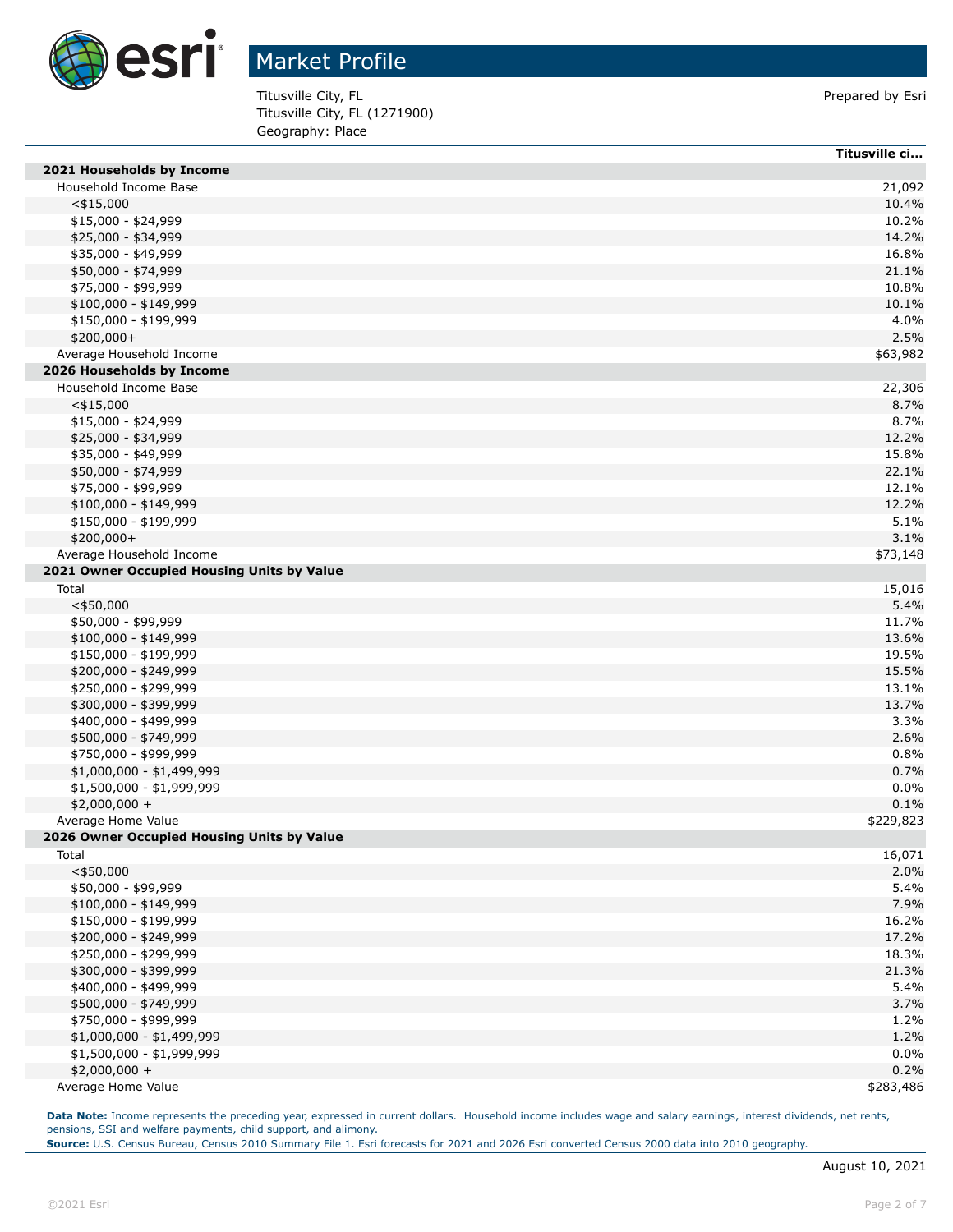

Titusville City, FL **Prepared by Esri** Prepared by Esri Titusville City, FL (1271900) Geography: Place

|                        | Titusville ci |
|------------------------|---------------|
| 2010 Population by Age |               |
| Total                  | 43,675        |
| $0 - 4$                | 5.7%          |
| $5 - 9$                | 5.4%          |
| $10 - 14$              | 5.6%          |
| $15 - 24$              | 11.9%         |
| $25 - 34$              | 11.1%         |
| $35 - 44$              | 11.2%         |
| $45 - 54$              | 15.6%         |
| $55 - 64$              | 12.9%         |
| $65 - 74$              | 10.3%         |
| $75 - 84$              | 7.6%          |
| $85 +$                 | 2.7%          |
| $18 +$                 | 79.5%         |
| 2021 Population by Age |               |
| Total                  | 48,845        |
| $0 - 4$                | 5.0%          |
| $5 - 9$                | 5.2%          |
| $10 - 14$              | 5.3%          |
| $15 - 24$              | 9.7%          |
| $25 - 34$              | 11.8%         |
| $35 - 44$              | 11.1%         |
| $45 - 54$              | 11.7%         |
| $55 - 64$              | 15.3%         |
| $65 - 74$              | 13.1%         |
| 75 - 84                | 8.3%          |
| $85 +$                 | 3.5%          |
| $18 +$                 | 81.6%         |
| 2026 Population by Age |               |
| Total                  | 51,706        |
| $0 - 4$                | 5.0%          |
| $5 - 9$                | 5.2%          |
| $10 - 14$              | 5.4%          |
| $15 - 24$              | 9.5%          |
| $25 - 34$              | 10.9%         |
| $35 - 44$              | 11.8%         |
| 45 - 54                | 11.1%         |
| $55 - 64$              | 13.9%         |
| $65 - 74$              | 14.3%         |
| 75 - 84                | 9.2%          |
| $85 +$                 | 3.6%          |
| $18 +$                 | 81.3%         |
| 2010 Population by Sex |               |
| Males                  | 21,030        |
| Females                | 22,645        |
| 2021 Population by Sex |               |
| Males                  | 23,540        |
| Females                | 25,305        |
| 2026 Population by Sex |               |
| Males                  | 24,969        |
| Females                | 26,737        |
|                        |               |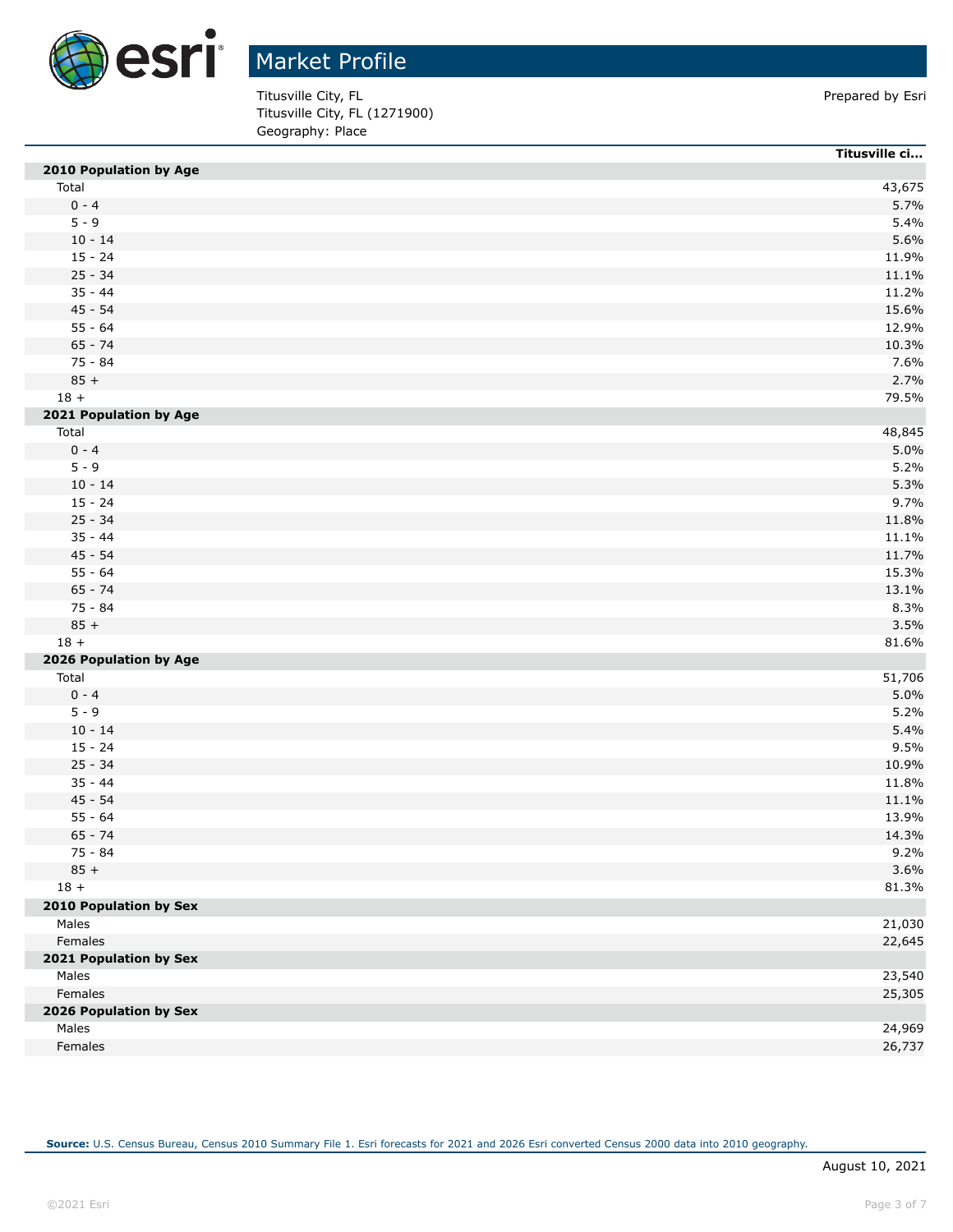

Titusville City, FL **Prepared by Esri** Prepared by Esri Titusville City, FL (1271900) Geography: Place

|                                                    | Titusville ci |
|----------------------------------------------------|---------------|
| 2010 Population by Race/Ethnicity                  |               |
| Total                                              | 43,675        |
| White Alone                                        | 80.8%         |
| <b>Black Alone</b>                                 | 13.5%         |
| American Indian Alone                              | 0.5%          |
| Asian Alone                                        | 1.4%          |
| Pacific Islander Alone                             | 0.1%          |
| Some Other Race Alone                              | 1.2%          |
| Two or More Races                                  | 2.5%          |
| Hispanic Origin                                    | 6.5%          |
| Diversity Index                                    | 40.9          |
| 2021 Population by Race/Ethnicity                  |               |
| Total                                              | 48,847        |
| White Alone                                        | 78.3%         |
| <b>Black Alone</b>                                 | 14.3%         |
| American Indian Alone                              | 0.5%          |
| Asian Alone                                        | 1.8%          |
| Pacific Islander Alone                             | 0.1%          |
| Some Other Race Alone                              | 1.6%          |
| Two or More Races                                  | 3.4%          |
| Hispanic Origin                                    | 9.3%          |
| Diversity Index                                    | 47.3          |
| 2026 Population by Race/Ethnicity                  |               |
| Total                                              | 51,707        |
| White Alone                                        | 76.8%         |
| <b>Black Alone</b>                                 | 14.9%         |
| American Indian Alone                              | 0.5%          |
| Asian Alone                                        | 2.0%          |
| Pacific Islander Alone                             | 0.1%          |
| Some Other Race Alone                              | 1.9%          |
| Two or More Races                                  | 3.8%          |
| Hispanic Origin                                    | 11.1%         |
| Diversity Index                                    | 50.8          |
| 2010 Population by Relationship and Household Type |               |
| Total                                              | 43,675        |
| In Households                                      | 98.9%         |
| In Family Households                               | 78.9%         |
| Householder                                        | 26.8%         |
| Spouse                                             | 18.4%         |
| Child                                              | 27.7%         |
| Other relative                                     | 3.3%          |
| Nonrelative                                        | 2.6%          |
| In Nonfamily Households                            | 20.1%         |
| In Group Quarters                                  | 1.1%          |
| <b>Institutionalized Population</b>                | 0.8%          |
| Noninstitutionalized Population                    | 0.3%          |

Data Note: Persons of Hispanic Origin may be of any race. The Diversity Index measures the probability that two people from the same area will be from different race/ ethnic groups. **Source:** U.S. Census Bureau, Census 2010 Summary File 1. Esri forecasts for 2021 and 2026 Esri converted Census 2000 data into 2010 geography.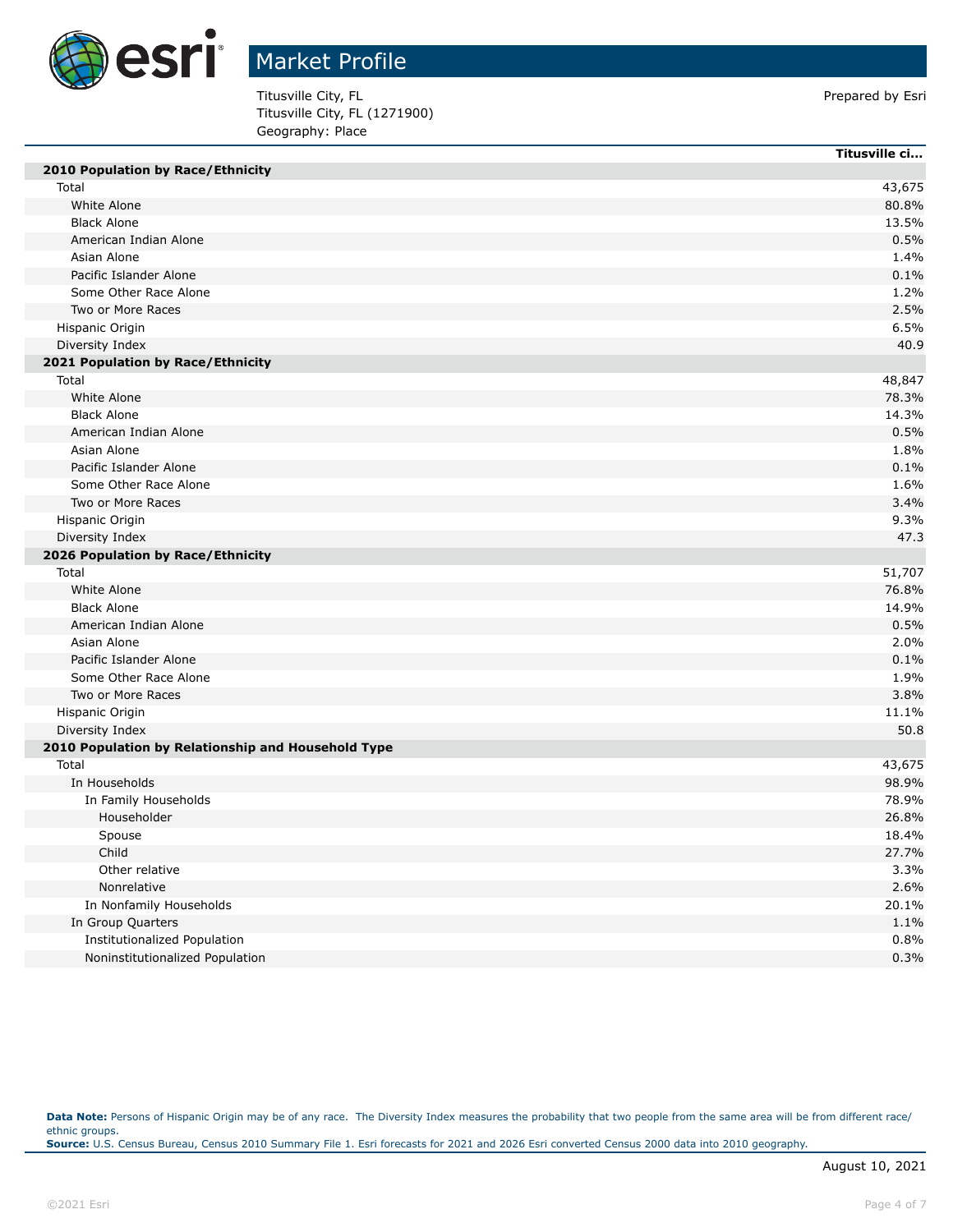

Г

Г

## Market Profile

Titusville City, FL **Prepared by Esri** Prepared by Esri Titusville City, FL (1271900) Geography: Place

|                                               | Titusville ci |
|-----------------------------------------------|---------------|
| 2021 Population 25+ by Educational Attainment |               |
| Total                                         | 36,574        |
| Less than 9th Grade                           | 1.6%          |
| 9th - 12th Grade, No Diploma                  | 6.9%          |
| High School Graduate                          | 26.4%         |
| GED/Alternative Credential                    | 5.9%          |
| Some College, No Degree                       | 22.9%         |
| Associate Degree                              | 12.7%         |
| Bachelor's Degree                             | 15.4%         |
| Graduate/Professional Degree                  | 8.3%          |
| 2021 Population 15+ by Marital Status         |               |
| Total                                         | 41,317        |
| <b>Never Married</b>                          | 29.5%         |
| Married                                       | 45.4%         |
| Widowed                                       | 7.6%          |
| Divorced                                      | 17.5%         |
| 2021 Civilian Population 16+ in Labor Force   |               |
| Civilian Population 16+                       | 21,640        |
| Population 16+ Employed                       | 94.7%         |
| Population 16+ Unemployment rate              | 5.3%          |
| Population 16-24 Employed                     | 12.0%         |
| Population 16-24 Unemployment rate            | 2.9%          |
| Population 25-54 Employed                     | 61.2%         |
| Population 25-54 Unemployment rate            | 5.2%          |
| Population 55-64 Employed                     | 19.9%         |
| Population 55-64 Unemployment rate            | 3.0%          |
| Population 65+ Employed                       | 6.9%          |
| Population 65+ Unemployment rate              | 15.1%         |
| 2021 Employed Population 16+ by Industry      |               |
| Total                                         | 20,497        |
| Agriculture/Mining                            | 0.4%          |
| Construction                                  | 7.4%          |
| Manufacturing                                 | 10.2%         |
| Wholesale Trade                               | 2.4%          |
| <b>Retail Trade</b>                           | 11.1%         |
| Transportation/Utilities                      | 5.3%          |
| Information                                   | 0.8%          |
| Finance/Insurance/Real Estate                 | 4.7%          |
| Services                                      | 48.9%         |
| <b>Public Administration</b>                  | 8.8%          |
| 2021 Employed Population 16+ by Occupation    |               |
| Total                                         | 20,497        |
| White Collar                                  | 61.3%         |
| Management/Business/Financial                 | 14.1%         |
| Professional                                  | 25.8%         |
| Sales                                         | 8.7%          |
| Administrative Support                        | 12.5%         |
| Services                                      | 17.5%         |
| <b>Blue Collar</b>                            | 21.2%         |
| Farming/Forestry/Fishing                      | 0.2%          |
| Construction/Extraction                       | 3.9%          |
| Installation/Maintenance/Repair               | 4.1%          |
| Production                                    | 6.1%          |
| Transportation/Material Moving                | 6.9%          |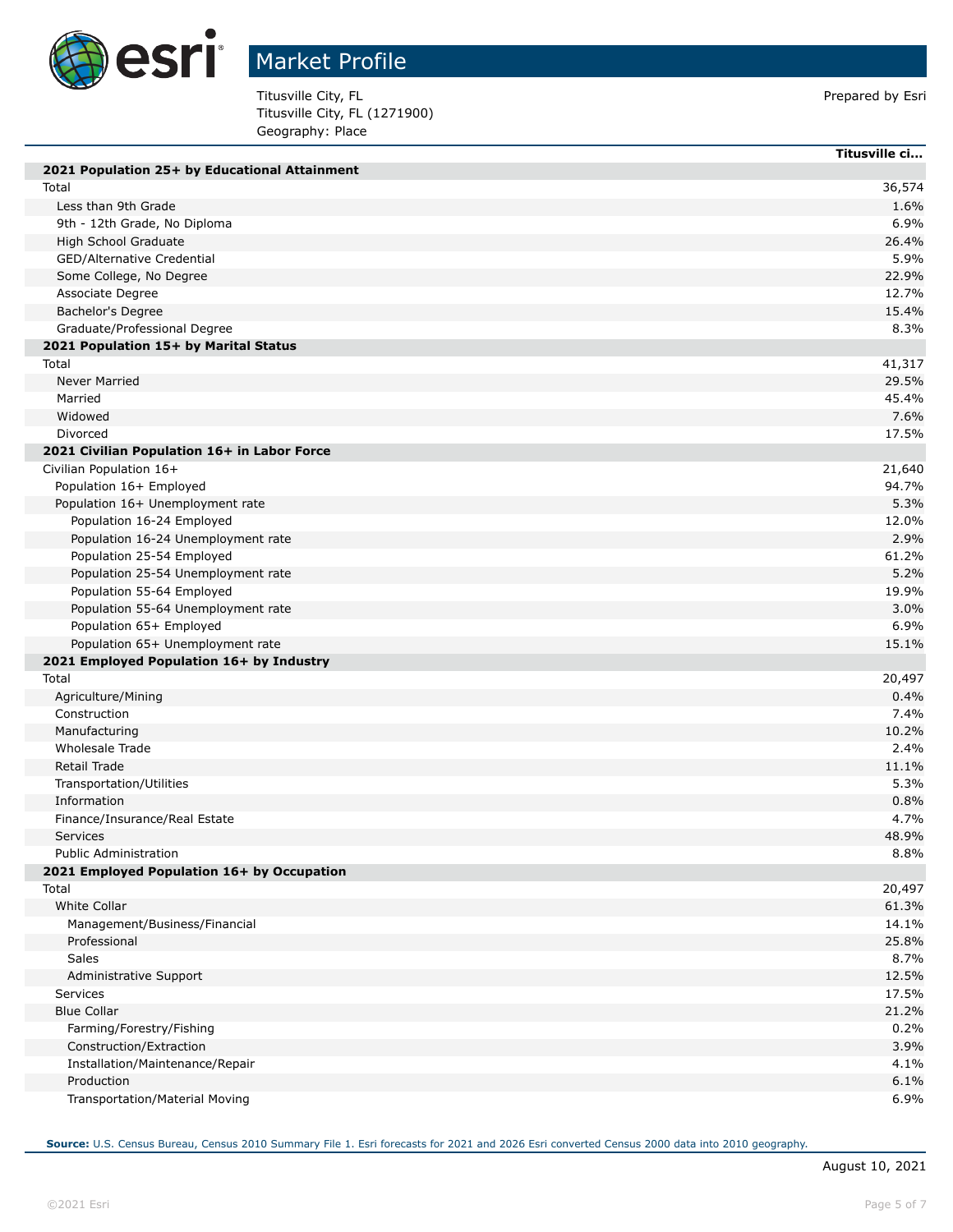

Titusville City, FL **Prepared by Esri** Prepared by Esri Titusville City, FL (1271900) Geography: Place

|                                               | Titusville ci |
|-----------------------------------------------|---------------|
| 2010 Households by Type                       |               |
| Total                                         | 18,982        |
| Households with 1 Person                      | 31.7%         |
| Households with 2+ People                     | 68.3%         |
| Family Households                             | 61.7%         |
| Husband-wife Families                         | 42.3%         |
| With Related Children                         | 14.2%         |
| Other Family (No Spouse Present)              | 19.5%         |
| Other Family with Male Householder            | 5.0%          |
| With Related Children                         | 2.7%          |
| Other Family with Female Householder          | 14.5%         |
| With Related Children                         | 9.2%          |
| Nonfamily Households                          | 6.6%          |
| All Households with Children                  | 26.6%         |
| Multigenerational Households                  | 3.8%          |
| Unmarried Partner Households                  | 7.0%          |
| Male-female                                   | 6.4%          |
| Same-sex                                      | 0.6%          |
| 2010 Households by Size                       |               |
| Total                                         | 18,982        |
| 1 Person Household                            | 31.7%         |
| 2 Person Household                            | 36.8%         |
| 3 Person Household                            | 14.7%         |
| 4 Person Household                            | 9.8%          |
| 5 Person Household                            | 4.6%          |
| 6 Person Household                            | 1.7%          |
| 7 + Person Household                          | 0.8%          |
| 2010 Households by Tenure and Mortgage Status |               |
| Total                                         | 18,982        |
| Owner Occupied                                | 67.2%         |
| Owned with a Mortgage/Loan                    | 43.9%         |
| Owned Free and Clear                          | 23.3%         |
| Renter Occupied                               | 32.8%         |
| 2021 Affordability, Mortgage and Wealth       |               |
| Housing Affordability Index                   | 140           |
| Percent of Income for Mortgage                | 17.4%         |
| Wealth Index                                  | 62            |
| 2010 Housing Units By Urban/ Rural Status     |               |
| <b>Total Housing Units</b>                    | 22,694        |
| Housing Units Inside Urbanized Area           | 99.0%         |
| Housing Units Inside Urbanized Cluster        | 0.0%          |
| <b>Rural Housing Units</b>                    | 1.0%          |
| 2010 Population By Urban/ Rural Status        |               |
|                                               |               |
| <b>Total Population</b>                       | 43,675        |
| Population Inside Urbanized Area              | 98.8%         |
| Population Inside Urbanized Cluster           | 0.0%          |
| <b>Rural Population</b>                       | 1.2%          |

Data Note: Households with children include any households with people under age 18, related or not. Multigenerational households are families with 3 or more parentchild relationships. Unmarried partner households are usually classified as nonfamily households unless there is another member of the household related to the householder. Multigenerational and unmarried partner households are reported only to the tract level. Esri estimated block group data, which is used to estimate polygons or non-standard geography.